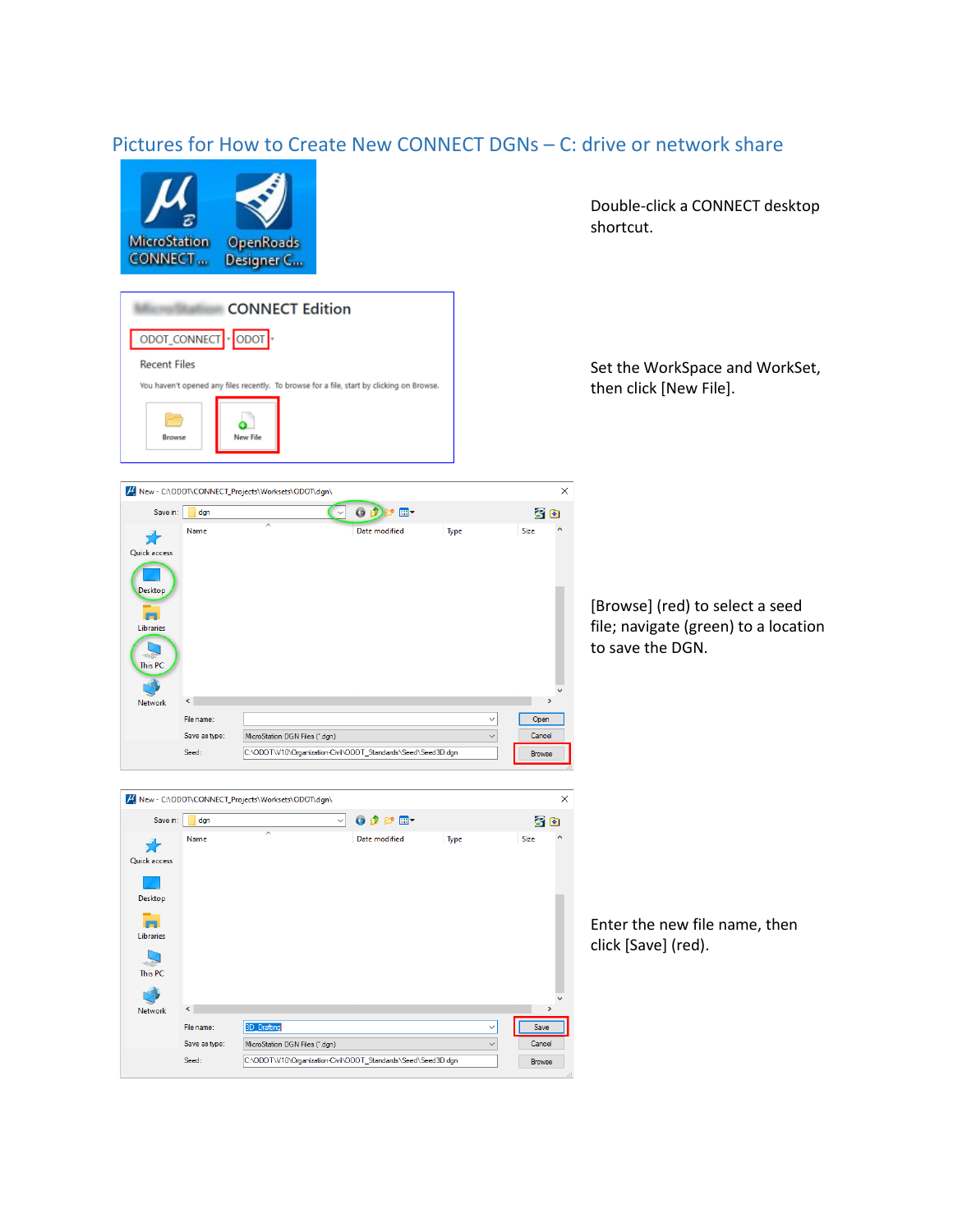

 $\begin{array}{|c|c|c|c|c|}\hline & & & \underline{\textbf{N}}\textbf{ext} & \textbf{C} & \textbf{C} & \textbf{C} \\ \hline \end{array}$ 

## Pictures for How to Create New CONNECT DGNs – ProjectWise

Open the ProjectWise Explorer to a CONNECT Design Platform project; right-click and choose New>Document…

Select [Advanced Wizard], then  $[OK]$ .

Click [Next>] in the Advanced Document Creation Wizard until the "Select a Template" page; click [Select…].